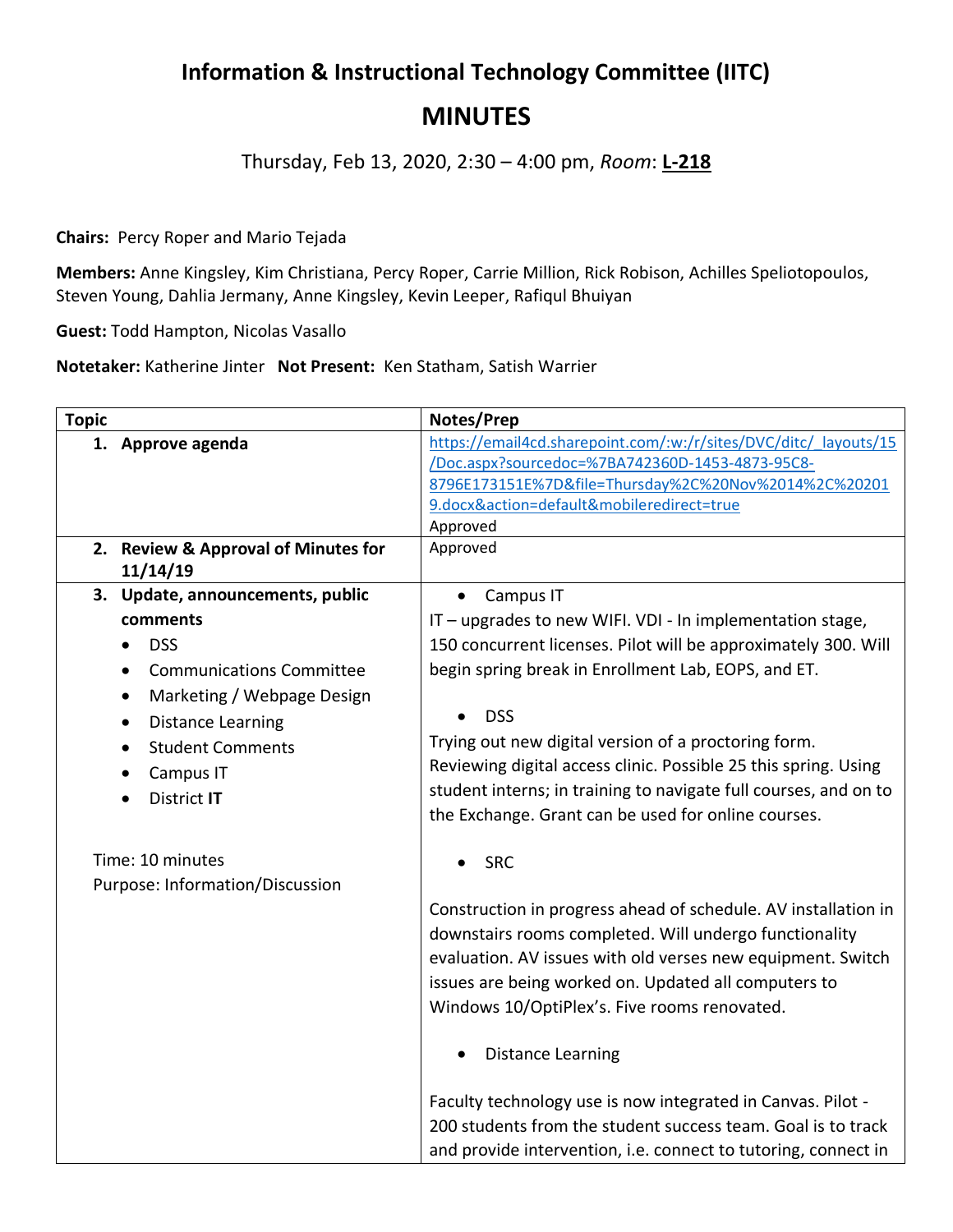|                                           | Canvas. Starfish training, will produce progress reports. Scale     |
|-------------------------------------------|---------------------------------------------------------------------|
|                                           | up offering Starfish to all students. Cranium Café, Proctorio       |
|                                           | (remote proctoring), increasing Hybrid courses. Year up             |
|                                           | cohort completed training this week. Evaluated logs. Perhaps        |
|                                           | gradual progression to paid students eventually.                    |
|                                           |                                                                     |
|                                           | <b>Communications Committee</b>                                     |
|                                           | Broken up into groups to work on terminology and glossary,          |
|                                           | signage, monitors, charging stations. Addition monitor              |
|                                           | installed in the Learning Center in Math LC 200. Per Percy,         |
|                                           | will possibly add in the ATC (south end of hall) and 1 or 2 in      |
|                                           | the Administration Building, Downstairs in Learning Center          |
|                                           | near 101 replacing the white board.                                 |
|                                           | <b>Student Comments</b>                                             |
|                                           | New recruit week. Sign-ups for campus committees.                   |
|                                           |                                                                     |
|                                           | Met with Academic Senate, spoke about the VDI and adjunct           |
|                                           | faculty printing based on new Wi-Fi. Worked with Konica. Wi-        |
|                                           | Fi card adapters are being installed. Should be available by        |
|                                           | the end of the month. Locations set up in the division offices      |
|                                           | and SRC. Security feature will be installed                         |
| 4. Technology Master Plan                 | Reviewed, sent forward. More or less at the point to move           |
| => Status                                 | forward to RPEC for review. Will get on the agenda.                 |
|                                           | Thereafter, will present to various governance bodies for           |
| Time: 30 minutes                          | feedback and endorsement.                                           |
| Purpose: Discussion                       |                                                                     |
| Leads: Percy & Mario                      |                                                                     |
| 5. ACCJC ISER - Standard 3C -             | Julie Walters, Mario and Percy: The report is available             |
| <b>Technology</b>                         | beyond the link provided. Will include a chart to indicate          |
| <b>Review and Comment by IITC</b>         | reviewer and comments. Will give it more time for review            |
| $Link =$                                  | prior to sending it around for vetting. Julie will                  |
| https://email4cd-                         |                                                                     |
| my.sharepoint.com/:w:/g/personal/mtejad   | If anything is found to be out of place, Julie will place it in its |
| a550 email 4cd edu/EaYmnLyp-              | perspective area.                                                   |
| yhPsyibc5akcLIBBd1lWF84WBids0oJObBwfg     |                                                                     |
| ?e=eWrogg                                 |                                                                     |
| Time: 10 minutes                          |                                                                     |
| Purpose: Information/Discussion           |                                                                     |
| Lead: Mario                               |                                                                     |
| 6. Web Accessiblity                       | Carrie researched integration with our system. Accessibility        |
| Link => UserWay (userway.org), a free web | overlays has been a recent trend. Issue: sometimes block            |
| accessibility widget                      | webpages. Concern: website may have accessibility issues.           |
|                                           | Overlay very usable with DVC homepage and can benefit               |
| Time: 15 minutes                          | students. Will need to decide if it will live on our webpages       |
| Purpose: Information/Discussion           | after further testing. Look at possible future cost. Is there a     |